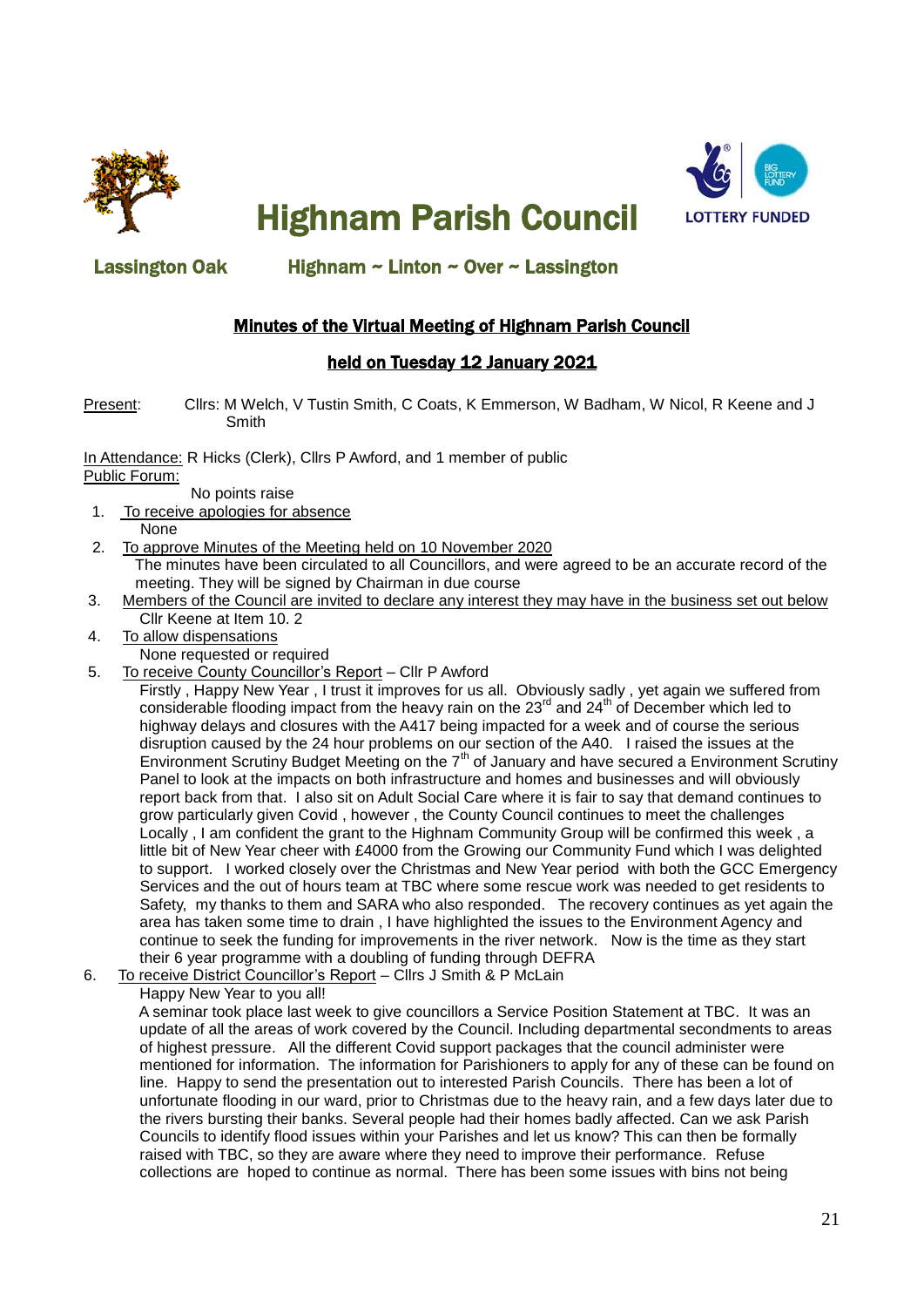collected on the due day, due to flood water in certain areas. In these cases the bins have been collected later in the week and residents are asked to just leave their bins out if they are missed. There has been some staff sickness due to the virus, but they are trying to maintain normal services. Crime figures have reported to have dropped during the Covid pandemic. Officers busy enforcing Covid rules and regulation, and enforcing breaches, of which there have been a few. Everyone is encouraged to stick to the Covid rules, settling good examples to others. Gloucester Hospitals Trust as you all know is nearly up to capacity. Several patients are being treated at home in a virtual ward.

7. To receive Clerks Report and Correspondence

 Clerk reported that a spreadsheet had been drawn up for HGNS use; this is now no longer required as they have their own bank account, and the grant of £1000 from Council has been paid to them. together with £721 received from Highnam PCC on their behalf

 We are still waiting for details of a bank account for payment of the agreed grant to Stauntons Hill for tree planting; this has been chased several times, so until they provide the details this is held waiting action. We have also advised them that ash trees are available from GCC Highways, as part of an Ash Dieback Project.

8 Finance –

|                  | To approve invoices for payment |           |    |   |           |
|------------------|---------------------------------|-----------|----|---|-----------|
| 16 November 2020 | Mainstream Digital              | <b>DD</b> | 17 | £ | 0.74      |
| 16 November 2020 | Glebe Gardening                 | Online    | 4  | £ | 166.25    |
| 16 November 2020 | PKF Littlejohn                  | Online    | 16 | £ | 240.00    |
| 16 November 2020 | R D Hicks (Zoom)                | Online    | 17 | £ | 14.39     |
| 28 November 2020 | <b>Admin Costs</b>              | S/O       | 17 | £ | 547.95    |
| 01 December 2020 | John Malukas                    | Online    | 4  | £ | 78.00     |
| 14 December 2020 | Mainstream Digital              | <b>DD</b> | 17 | £ | 39.59     |
| 15 December 2020 | Perpetua Press                  | Online    | 4  | £ | 69.00     |
| 15 December 2020 | Guy Shankster (Weed Killer)     | Online    | 4  | £ | 62.58     |
| 15 December 2020 | Glos CC (Lassington Lane Gate)  | Online    |    | £ | 189.00    |
| 15 December 2020 | R D Hicks (Zoom)                | Online    | 17 | £ | 14.39     |
| 15 December 2020 | R D Hicks (Frame D Davies)      | Online    | 17 | £ | 26.99     |
| 28 December 2020 | <b>Admin Costs</b>              | S/O       | 17 |   | 547.95    |
| 29 December 2020 | <b>PWLB</b>                     | DD        | 14 | £ | 10.524.63 |

 A Q had been asked of a Cllr regarding payments to Glebe Gardening and OMWTM, which has been answered many times. Both are contracted to Highnam PC for specific tasks.

Payment of invoices approved

ii. To approve 2021/21 budget recommended by Finance Committee Approval proposed Cllr Coats, seconded Cllr Tustin Smith, all in favour

iii. To confirm Precept at £40,000, recommended by Finance Committee

Approval proposed Cllr Coats, seconded Cllr Tustin Smith, all in favour

9. To approve and adopt grant giving policy

Approval proposed Cllr Coats, seconded Cllr Nicol, all in favour

10. To receive and comment on Planning Applications

| 20/01130/FUL | GL2 8DW             | Pool House, Two Mile Lane,   Erection of two storey front extension & dormers to  <br>new first floor |
|--------------|---------------------|-------------------------------------------------------------------------------------------------------|
|              |                     |                                                                                                       |
| 20/01037/FUL | Linton Farm, GL2 8D | Construction of all weather farm track                                                                |

#### No objections

11. To discuss NDP Review

i. A comment was made that Policies are being changed to include land around Oakridge; also that an application to Locality for funding for NDP costs has been rejected, but further application may be possible. The TBC Local Plan Examiner has published questions for comment before making a report. Cllr Awford reported that a Govn't Inspector viewing a planning application at Gotherington has deemed TBC Land Supply to be 1.82 yrs, which creates problems with aggressive developers swamping the Borough with applications. Cllr Emmerson commended the work of the NDP group and proposed, seconded Cllr Coats, that Council supports the general thrust and direction of the Suite of Policy Objectives, and supports them being put forward for a public consultation exercise. 7 in favour, 1 abstention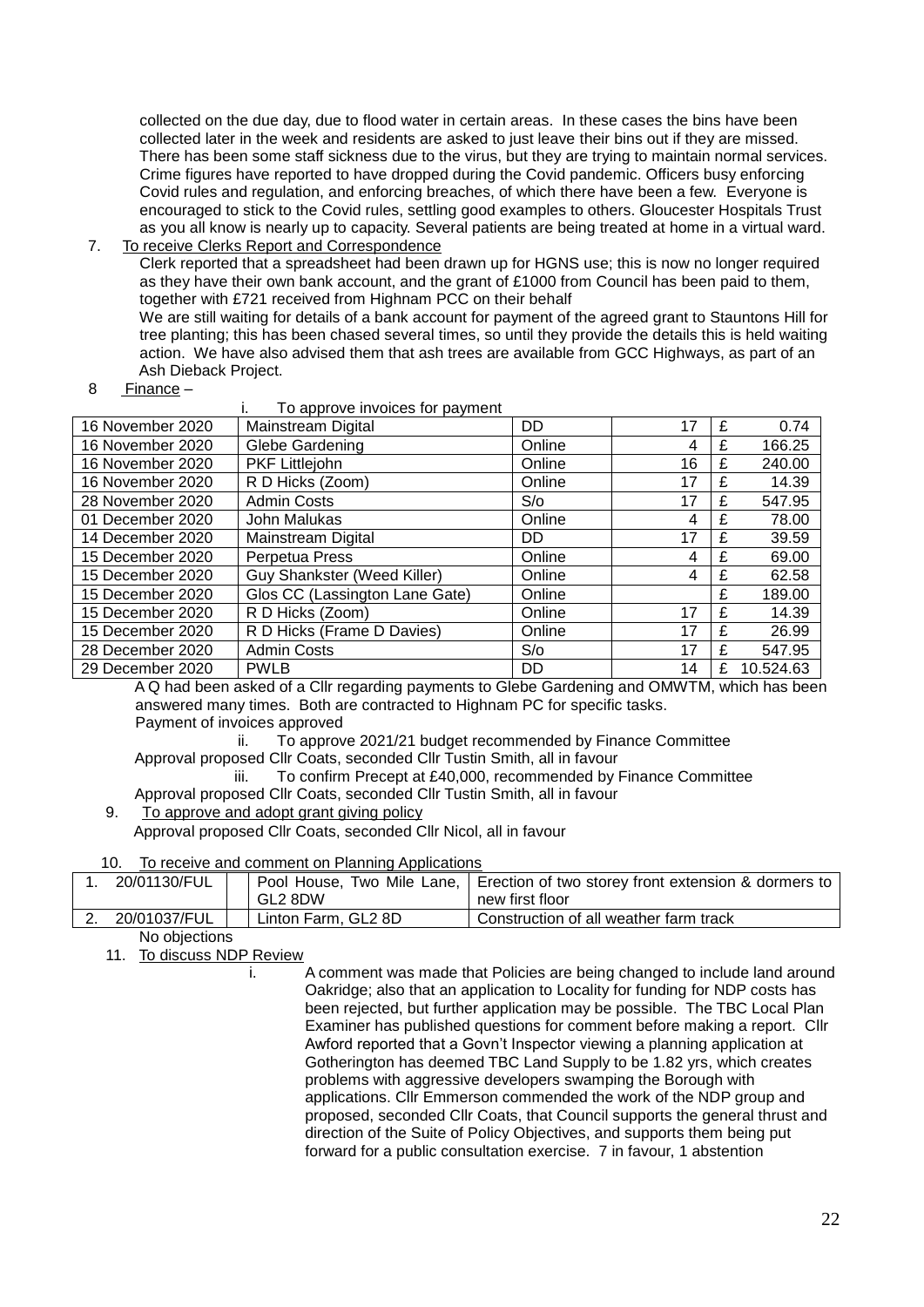- ii. Cllr Coats proposed, seconded Cllr Tustin Smith that Council object to inclusion of 3 sites in Highnam outside Oakridge being included in TBC Local Plan. Q was asked how this differed from another site being considered by Planning Group for inclusion in NDP; A that no decision has been made yet on that matter. The proposal was carried with 3 in favour and 5 abstentions.
- iii. An interim report, currently being finalised, has been received from David Crofts on the FOD Churcham initiative. This report will form the objection of the local Parish Councils group to the initiative. Cllr Coats proposed that the report be adopted, seconded Cllr Emmerson, all in favour
- 12. To receive update on Parish Plan Refresh TBC are producing paperwork to enable tenders to be sought. We are still waiting to receive licence for EWG sculptures
- 13. To discuss overgrown hedges/footpaths

 Three sites have been initially identified as needing attention. Propsed Cllr Badham, seconded Cllr Coats that a letter be sent asking for remedial action to be taken; allin favour – *Clerk to action* 

14. To discuss HCCT

 Discussion took place on HCCT relationship with PC; Q asked what are HCCT Terms of Reference; Q asked whether PC should be provided with periodic updates. Additional Councillor required to join Trustees

15. Communications

Free from Gluten van will be at Astmans Farm on 1<sup>st</sup> Thursday each month

 Reported that Tewkesbury Borough News is randomly distributed; this being looked into by TBC. The suggestion that the proposed footpath route be publicised was put on hold until it is confirmed as final

 A suggestion was put forward that Cllr Keene take on the role of Flood Warden, as one of the main people directly affected.by flooding. Cllr Awford reported that photos of the flooding at A40/B4215 junction have been sent to Highways England by GCC Highways for action

16. Bank Reconciliation

## Bank Reconciliation December 2020

# Lloyds Bank Account

#### 17 Residual Items

1 Add Brimsome Meadow to bus shelter footpath extension (previously approved by Council) to

| <b>Bank Balance at 1 December</b> | 63,815.97 | <b>Payments December</b>    | 11,442.54 |
|-----------------------------------|-----------|-----------------------------|-----------|
|                                   |           | <b>Outstanding Payments</b> | 0.00      |
| <b>Receipts November</b>          | 721.00    | <b>Restricted Funds</b>     | 16,524.55 |
| (on behalf of HGNS)               |           | Available Balance           | 36,463.85 |
|                                   |           | Bank Balance at 31 December | 52,984.84 |
|                                   |           | Petty Cash                  | 3.56      |
|                                   |           | <b>Total Balance</b>        | 52,988.40 |
| <b>Restricted Funds</b>           |           |                             |           |
| <b>Council Reserves</b>           | 4,496.07  |                             |           |
| <b>Project Reserves</b>           | 7,555.21  |                             |           |
| <b>NDP Reserves</b>               | 4378.21   |                             |           |
| Fun Day Proceeds                  | 95.06     |                             |           |
|                                   | 16,524.55 |                             |           |

request for quotation on footpath project

2 Q asked how many properties had been affected by recent flooding A four or five

3 Who is responsible for flooding caused by water run off from Rodway Hill Golf Club

4 Council has been waiting in excess of 6 months for a report from TBC Planning Enforcement

5 Lassington Reach issues are still not resolved regarding bins/sign/grounds